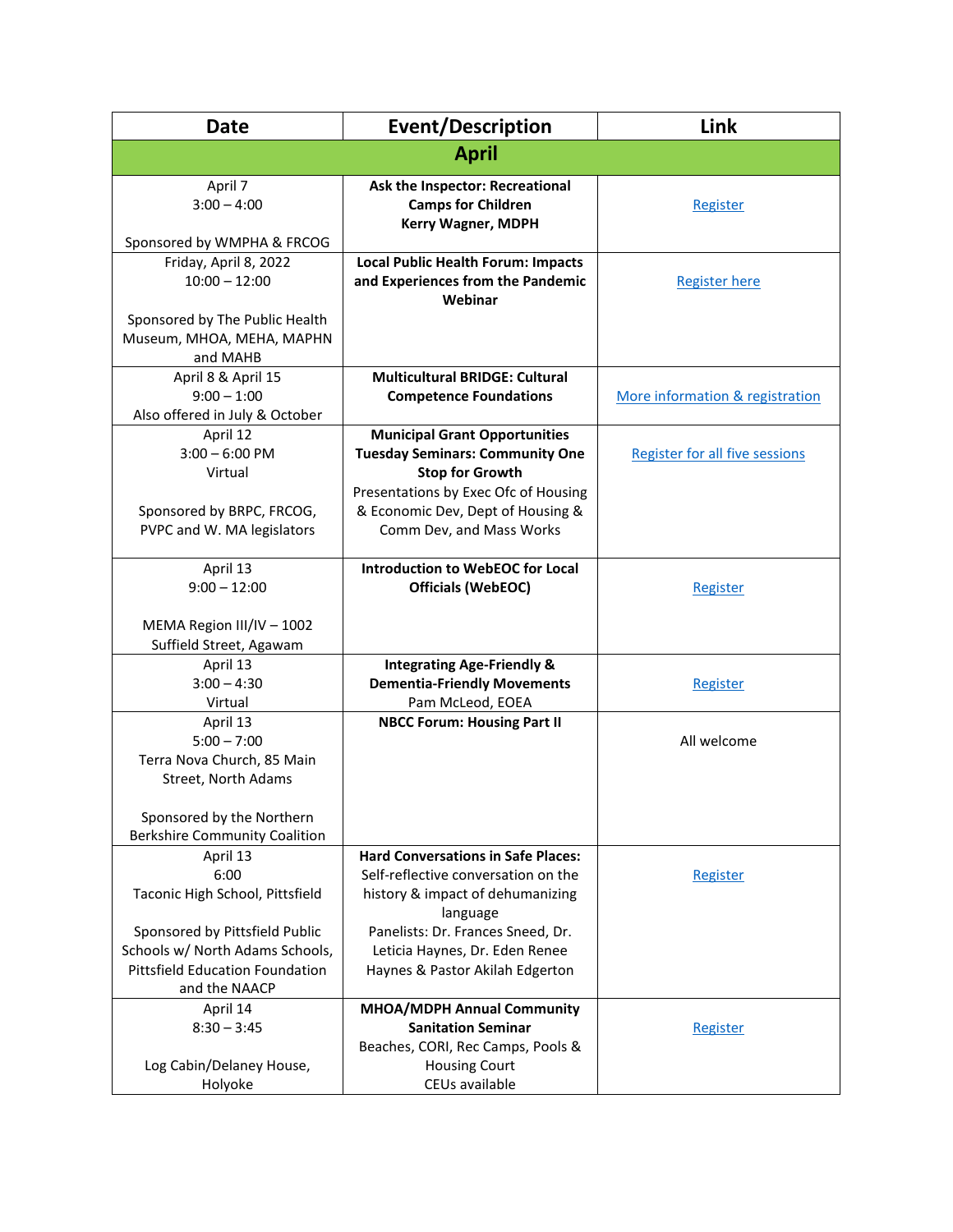| April 21                                                  | <b>BCBOHA Executive Committee</b>                                          |                                       |
|-----------------------------------------------------------|----------------------------------------------------------------------------|---------------------------------------|
| $12:45 - 2:30$<br>1 Fenn St., 2 <sup>nd</sup> Floor       | <b>Meeting</b>                                                             |                                       |
| April 22 & April 29                                       | <b>Multicultural BRIDGE: Systems of</b>                                    |                                       |
| $9:00 - 12:00$                                            | <b>Oppression Training</b>                                                 | <b>Information &amp; Registration</b> |
| April 26                                                  | <b>Municipal Emergency Preparedness:</b>                                   |                                       |
| $1:00 - 3:00$                                             | <b>Lessons learned from COVID-19</b><br>Webinar                            | Register                              |
| Sponsored by the Metropolitan                             |                                                                            |                                       |
| Area Planning Council (MAPC)                              |                                                                            |                                       |
| April 26<br>$3:00 - 6:00$ PM                              | <b>Municipal Grant Opportunities</b><br><b>Tuesday Seminars: Topic TBD</b> |                                       |
| Virtual                                                   |                                                                            | Register for all five sessions        |
|                                                           |                                                                            |                                       |
| Sponsored by BRPC, FRCOG,                                 |                                                                            |                                       |
| PVPC and W. MA legislators                                |                                                                            |                                       |
| <b>April 27-28</b>                                        | <b>NEIWPCC Annual Nonpoint Source</b>                                      |                                       |
| Woodstock Inn & Resort,                                   | Conference                                                                 | <b>Registration &amp; Information</b> |
| Woodstock VT                                              | Clean Water Act: Past & Present                                            |                                       |
| April 29                                                  | <b>COVID-19 and the Future:</b>                                            |                                       |
| $12:00 - 1:00$                                            | Testing, treatment & the implications<br>of funding cutbacks               | More information coming soon          |
| Sponsored by the Public Health                            |                                                                            |                                       |
| Institute of W. MA                                        |                                                                            |                                       |
| April 29                                                  | <b>Become a Vaccine Champion:</b>                                          |                                       |
| $12:00 - 1:00$                                            | Learn ways to build confidence in                                          | Learn More: here                      |
|                                                           | <b>COVID</b> vaccines                                                      | Register: here                        |
| Sponsored by MA DPH                                       |                                                                            |                                       |
| April 30                                                  | <b>Spring Gardening Workshop</b>                                           |                                       |
| $1:00 - 3:00$                                             |                                                                            | RSVP to Jessi at                      |
| Uno Center, North Adams                                   |                                                                            | jbyrne@nbccoalition.org               |
| Sponsored by NBCC                                         |                                                                            |                                       |
|                                                           | <b>May</b>                                                                 |                                       |
| May 5                                                     | <b>MOSAIC</b>                                                              |                                       |
| $6:00 - 8:00$                                             | An evening of cultural exploration,                                        | <b>Learn More &amp; Register</b>      |
| Mahaiwe Theater, Great                                    | performance, and intergenerational                                         |                                       |
| Barrington                                                | conversation centered on the                                               |                                       |
|                                                           | screening of the new Western MA                                            |                                       |
| Sponsored by the Western MA                               | film, Mosaic, a film commissioned to                                       |                                       |
| Health Equity Network with<br><b>Multicultural BRIDGE</b> | highlight the transformational work<br>of local leaders of color           |                                       |
| May 10                                                    | <b>ServSafe: Food Protection Manager</b>                                   |                                       |
| 8:00 - 4:30 inc. exam                                     | <b>Certification</b>                                                       | Flyer attached                        |
| Bluebonnet Dinner,                                        | Taught by Merridith O'Leary, RS                                            |                                       |
| Northampton                                               |                                                                            |                                       |
|                                                           |                                                                            |                                       |
| Sponsored by WMPHA                                        |                                                                            |                                       |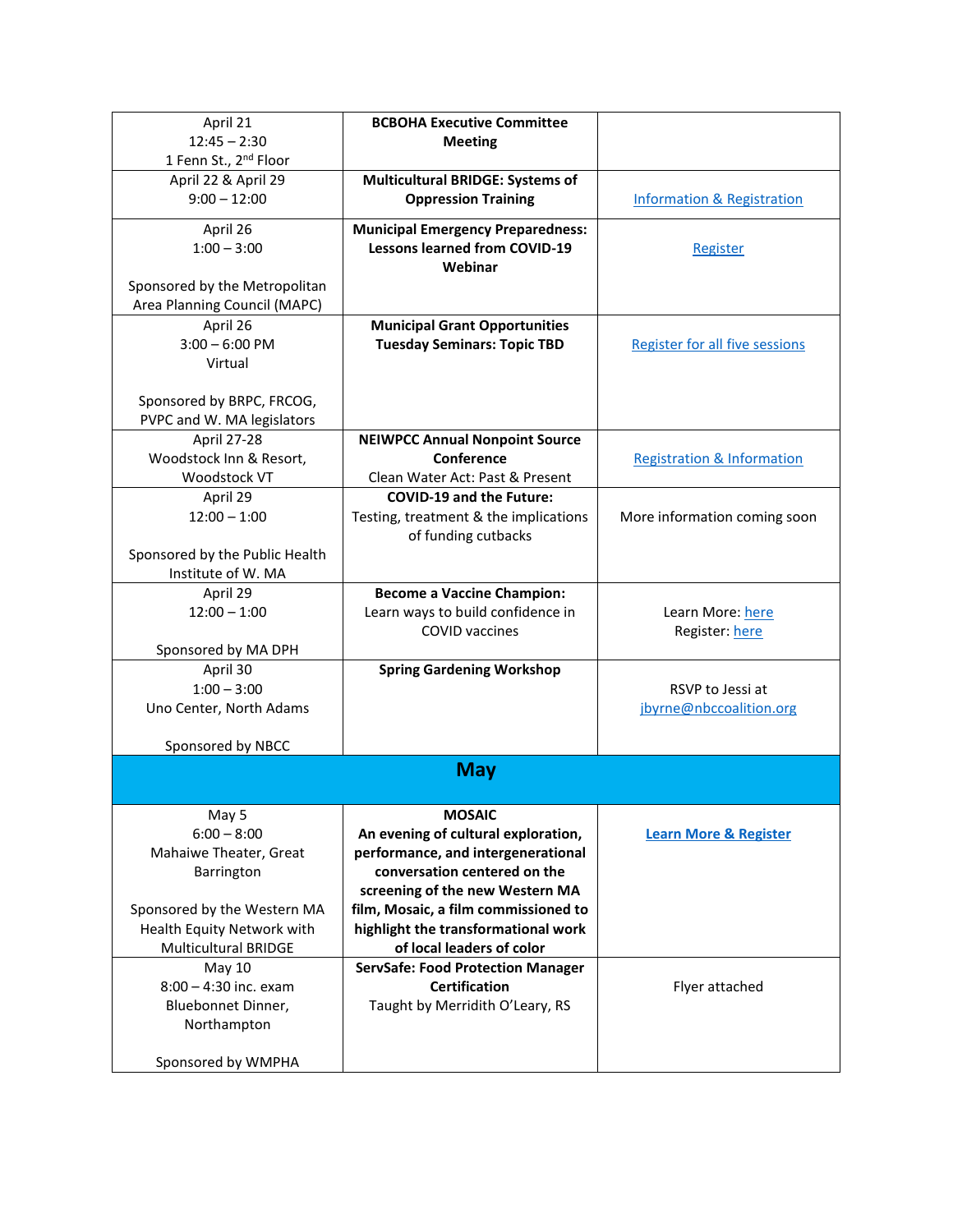| <b>May 10</b><br>$3:00 - 6:00$ PM<br>Virtual                                      | <b>Municipal Grant Opportunities</b><br><b>Tuesday Seminars: Topic TBD</b>                                                                | <b>Register for all five sessions</b>  |
|-----------------------------------------------------------------------------------|-------------------------------------------------------------------------------------------------------------------------------------------|----------------------------------------|
| Sponsored by BRPC, FRCOG,<br>PVPC and W. MA legislators                           |                                                                                                                                           |                                        |
| <b>May 12</b><br>$8:30 - 4:30$<br>Bluebonnet Diner, Northampton                   | <b>WMPHA Spring Title 5 Seminar</b><br>CEUs available                                                                                     | Flyer attached                         |
| May 17<br>$5:30 - 8:30$<br>Country Club of Pittsfield<br>Sponsored by NEATC, DPH, | <b>Hepatitis C Training for Providers</b><br>training on assessing<br>patients for HCV and providing<br>compassionate, informed treatment | Register                               |
| <b>BHS/Berk Harm Reduction &amp;</b><br><b>BOAPC</b>                              |                                                                                                                                           |                                        |
| May 18-19<br>Southbridge Hotel & Conference<br>Center                             | The Many Hats of Public Health<br><b>Nurses: MAPHN Conference</b><br>CEUs offered                                                         | <b>Registration &amp; more details</b> |
| Sponsored by MAPHN                                                                |                                                                                                                                           |                                        |
| May 16<br>$8:00 - 4:00$<br><b>MEMA Training, Virtual</b><br>Classroom             | ICS 300: Intermediate ICS for<br><b>Expanding Incidents</b>                                                                               | Register                               |
| <b>May 18</b><br>$12:45 - 2:30$<br>1 Fenn St., 2 <sup>nd</sup> Floor              | <b>BCBOHA Executive Committee</b><br><b>Meeting</b>                                                                                       |                                        |
| May 24<br>$3:00 - 6:00$ PM<br>Virtual                                             | <b>Municipal Grant Opportunities</b><br><b>Tuesday Seminars: Topic TBD</b>                                                                | <b>Register for all five sessions</b>  |
| Sponsored by BRPC, FRCOG,<br>PVPC and W. MA legislators                           |                                                                                                                                           |                                        |
|                                                                                   | June                                                                                                                                      |                                        |
| June 7<br>$8:00 - 12:00$<br>Berkshire Community College,<br>Pittsfield            | <b>MEMA Training: MA Emergency</b><br><b>Management Director Orientation</b><br>Program                                                   | Register                               |
| June 7<br>$3:00 - 6:00$ PM<br>Virtual<br>Sponsored by BRPC, FRCOG,                | <b>Municipal Grant Opportunities</b><br><b>Tuesday Seminars: Topic TBD</b>                                                                | <b>Register for all five sessions</b>  |
| PVPC and W. MA legislators<br><b>June 7-9</b>                                     | <b>FDA Retail Program Standards</b>                                                                                                       |                                        |
| Virtual                                                                           | Symposium                                                                                                                                 | <b>Information &amp; registration</b>  |